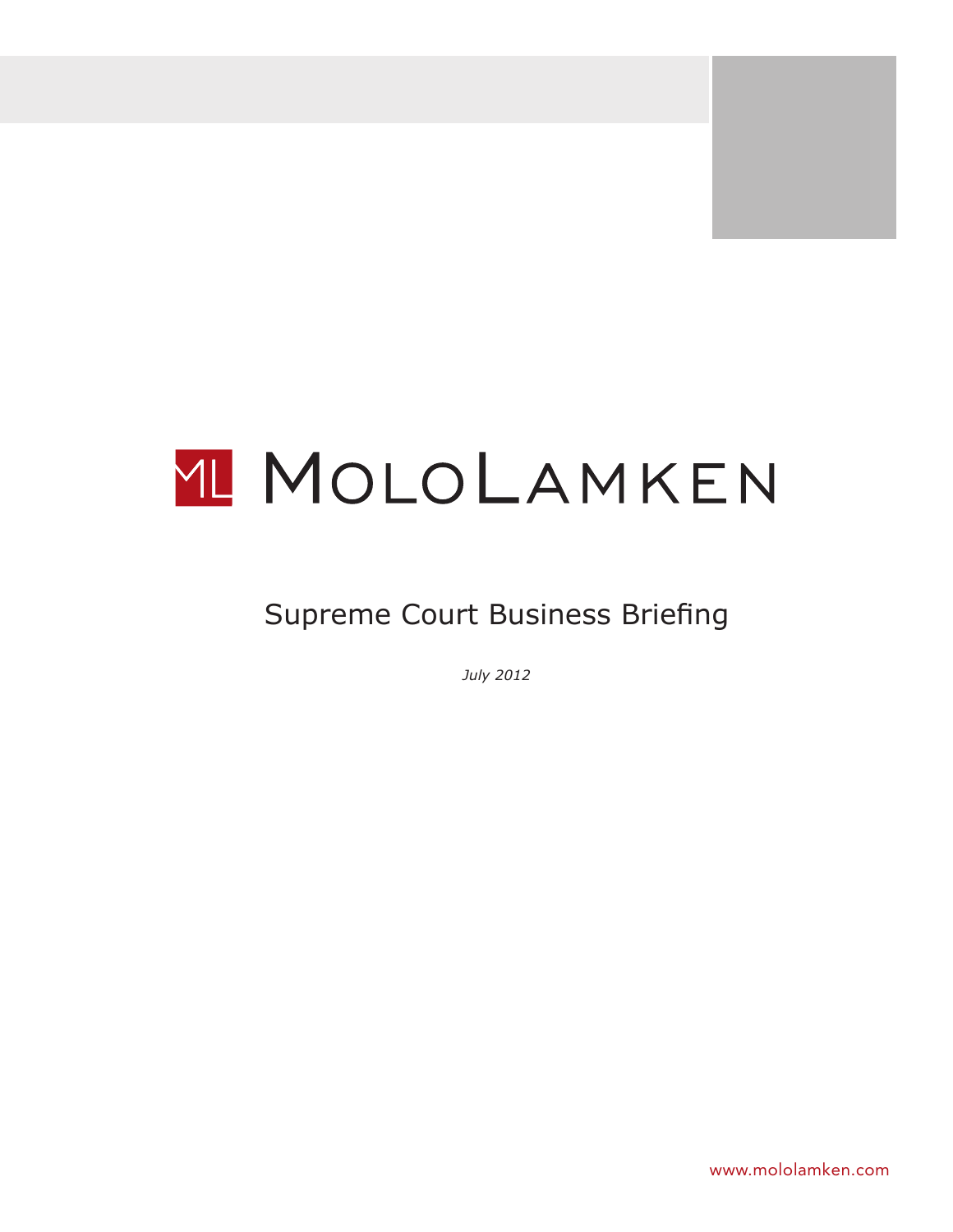#### MOLOLAMKEN SUPREME COURT BUSINESS BRIEFING



The Supreme Court's 2011 Term once again produced a number of decisions of critical importance to the business community.

One highlight, of course, was the landmark decision upholding the "individual mandate" of the Patient Protection and Affordable Care Act—a decision that has not only profound and immediate consequences for the healthcare industry, but also broader implications for federal authority to use the Tax Code to affect individual conduct as part of a regulatory scheme. It would be a mistake, however, to let that case overshadow the many other cases from this Term with important implications for business.

The Court issued several important intellectual property decisions, upholding Congress's authority to remove creative works from the public domain and clarifying important points of substance and procedure under the patent laws. The Court also rejected corporate liability for human rights abuses abroad under one federal statute and set the stage for a potentially more significant decision under a related statute next Term. Finally, the Court continued its recent trends of enforcing arbitration provisions in consumer contracts and broadly construing preemption clauses in federal statutes.

With those and other leading decisions in mind, we are pleased to present the second annual MoloLamken Supreme Court Business Briefing. In preparing this document, we have identified cases with the greatest potential impact on a wide range of businesses. For each case, we have distilled the facts and holdings down to a concise summary and highlighted why the decision matters current on the Supreme Court's docket and understand the potential impact of its decisions with a minimum of time and effort.

Of course, if your company is involved in or considering litigation, our experienced professionals would be more than pleased to discuss any of the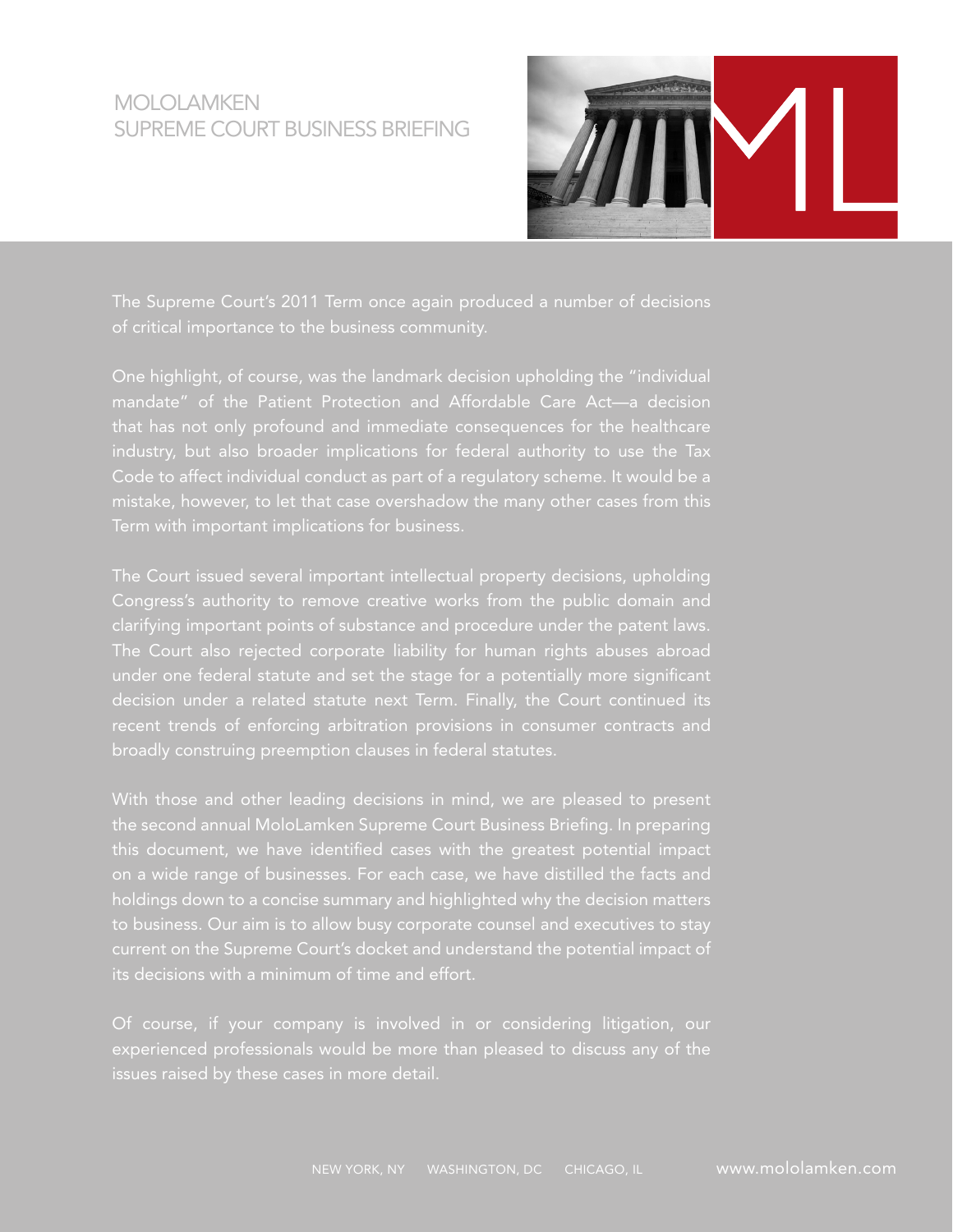#### ABOUT MOLOLAMKEN



MoloLamken is a law firm focused exclusively on representing clients in complex litigation. We handle civil as well as criminal and regulatory matters across the country. We represent plaintiffs as well as defendants.

Our founding partners, Steven Molo and Jeffrey Lamken, developed national reputations based on their courtroom successes while partners at large, full-service firms, where they held leadership positions. With an abiding belief that complex litigation is most effectively handled by smaller teams comprised of smart, highly experienced lawyers focused on results rather than process, they formed the firm in the midst of the worst economic crisis since the Great Depression.

We provide experienced advocacy before judges, juries, and appellate courts, including the Supreme Court of the United States. We also represent clients in regulatory and criminal investigations and conduct internal investigations.

Our strength lies in the intellect, creativity, and tenacity of our lawyers and our experience in applying those attributes to achieve great results for clients with serious matters.

Learn more about our talented team by visiting us at www.mololamken.com.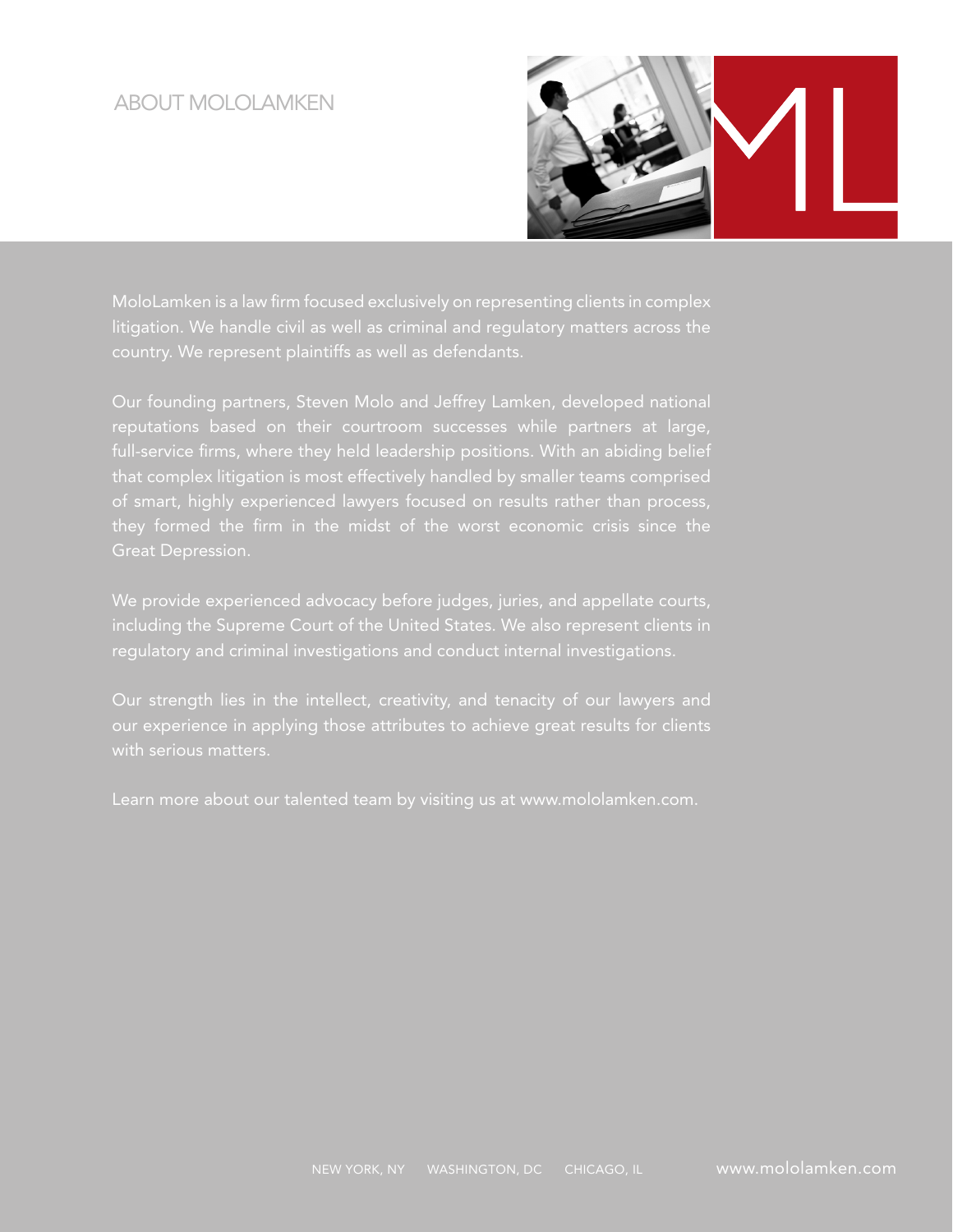**CONTENTS** 



| » National Federation of Independent Business v. Sebelius,<br>No. 11-393 (June 28, 2012)                                                       |
|------------------------------------------------------------------------------------------------------------------------------------------------|
| » Mayo Collaborative Services v. Prometheus Laboratories, Inc.,<br>No. 10-1150 (March 20, 2012)                                                |
| » CompuCredit Corp. v. Greenwood, No. 10-948 (January 10, 2012)                                                                                |
| » Mohamad v. Palestinian Authority, No. 11-88 (April 18, 2012)                                                                                 |
| » Golan v. Holder, No. 10-545 (January 18, 2012)                                                                                               |
| » Christopher v. SmithKline Beecham Corp. d/b/a GlaxoSmithKline,<br>No. 11-204 (June 18, 2012)                                                 |
| » Kappos v. Hyatt, No. 10-1219 (April 18, 2012)<br>(intellectual property - district court review of decisions denying patent applications) 11 |
| » Credit Suisse Securities (USA) LLC v. Simmonds, No. 10-1261 (March 26, 2012)                                                                 |
| » Caraco Pharmaceutical Laboratories, Ltd. v. Novo Nordisk A/S, No. 10-844 (April 17, 2012)                                                    |
| » Hosanna-Tabor Evangelical Lutheran Church v. EEOC, No. 10-553 (January 11, 2012)                                                             |
| » National Meat Association v. Harris, No. 10-224 (January 23, 2012)                                                                           |

**.................................................................................................................................................................................... Page**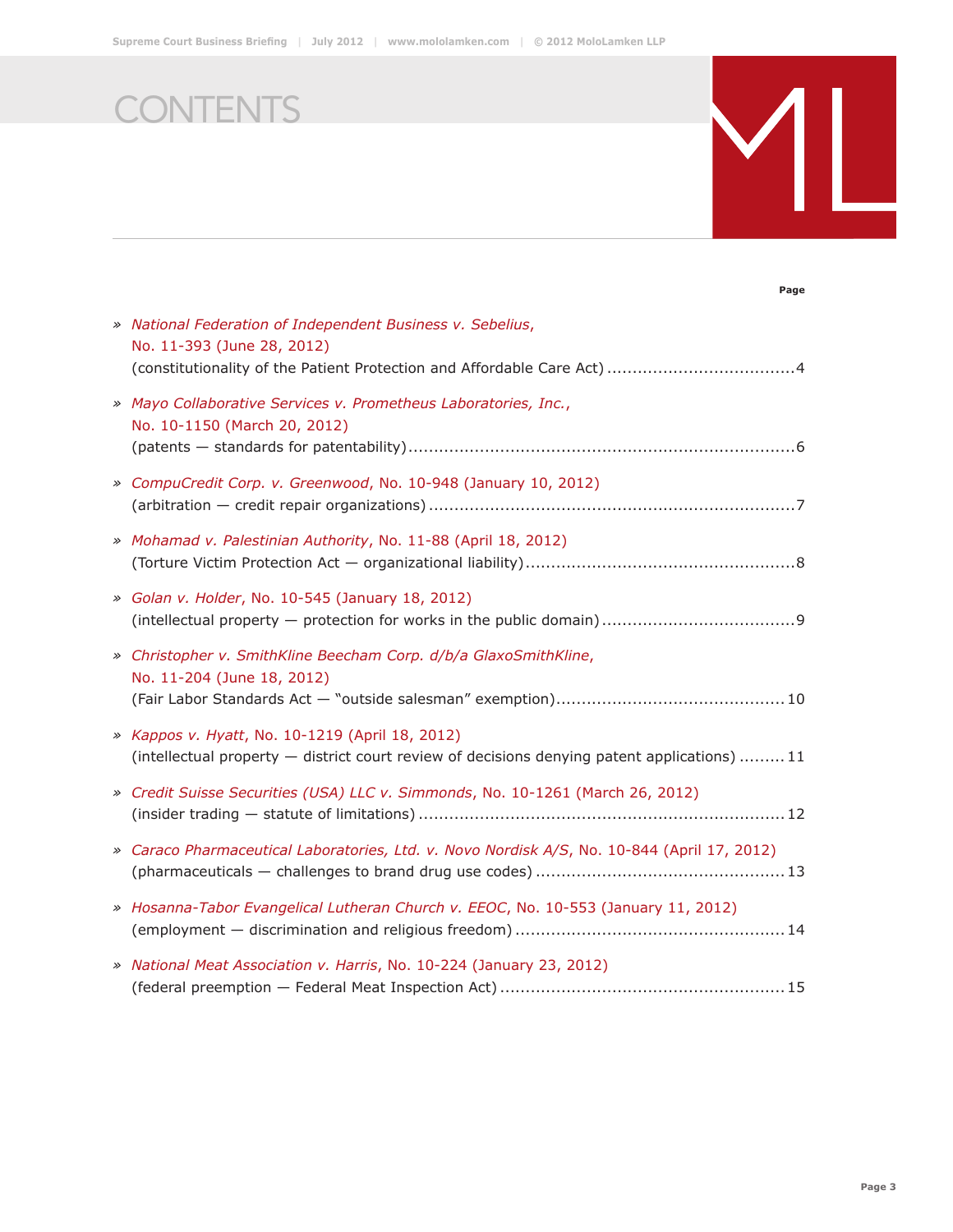#### *National Federation of Independent Business v. Sebelius*, No. 11-393 (June 28, 2012)

constitutionality of the Patient Protection and Affordable Care Act

The Supreme Court's landmark case this Term concerned the constitutionality of the Patient Protection and Affordable Care Act, a law designed to increase the number of individuals with health insurance and decrease overall healthcare costs.

Two provisions of the Act were at issue: the individual mandate, which requires most individuals to obtain health insurance coverage or potentially pay a penalty as part of their income taxes; and an expansion of Medicaid granting funds to States if they offer certain minimum levels of healthcare coverage. The case before the Supreme Court (one of many similar suits) arose out of the U.S. Court of Appeals for the Eleventh Circuit. The Eleventh Circuit had struck down the individual mandate but held the Medicaid expansion constitutional.

The Supreme Court upheld the individual mandate. Chief Justice Roberts, joined by Justices Ginsburg, Breyer, Sotomayor, and Kagan, held that Congress could enact the mandate as an exercise of its power to impose taxes. The mandate, the Chief Justice explained, has several features of a tax: It requires an individual who does not obtain insurance to pay additional money to the Internal Revenue Service; that money is paid when the individual files his tax return; and the payment requirement does not apply at all to individuals who pay no federal income tax. Although Congress labeled the payment a "penalty" rather than a "tax," Chief Justice Roberts concluded that the label did not change the result. He instead adopted a functional approach that looked at what the mandate did, not what Congress said it was doing.

In a separate portion of his opinion joined by no other Justice, Chief Justice Roberts concluded that the individual mandate could *not* be justified under the Commerce Clause. Although the Commerce Clause grants Congress broad power to "regulate Commerce . . . among the several States," the Chief Justice concluded that this authority did not include the power to compel individuals to engage in commercial activity they otherwise might not. Even though the failure of many individuals to obtain health insurance may have a substantial and pernicious effect on interstate commerce, the Chief Justice stated that Congress could not regulate the *inactivity* of refusing to purchase insurance.

Chief Justice Roberts also stated that the individual mandate could not be justified under the Necessary and Proper Clause, which allows Congress to "make all Laws which shall be necessary and proper for carrying into Execution" its other enumerated powers. The Act's proponents had argued that the individual mandate was "necessary and proper" because other provisions of the statute—such as those requiring insurers to offer coverage without regard to preexisting conditions—would not function properly if individuals could simply wait until they became sick to obtain coverage. The Chief Justice stated that the individual mandate was not sufficiently incidental to the Act's other provisions to qualify under the Necessary and Proper Clause.

Justices Scalia, Kennedy, Thomas, and Alito dissented. They agreed that neither the Commerce Clause nor the Necessary and Proper Clause could justify the individual mandate. But they contended that it could not be sustained as a tax either. Because a majority rejected that latter claim, however, the individual mandate was upheld.

*(continued on next page)*

*In its landmark decision this Term, the Supreme Court largely upheld key provisions of the Patient Protection and Affordable Care Act. But aspects of the Court's ruling call into question Congress's authority to regulate inactivity under the Commerce Clause or to attach new conditions to existing federal funding arrangements.*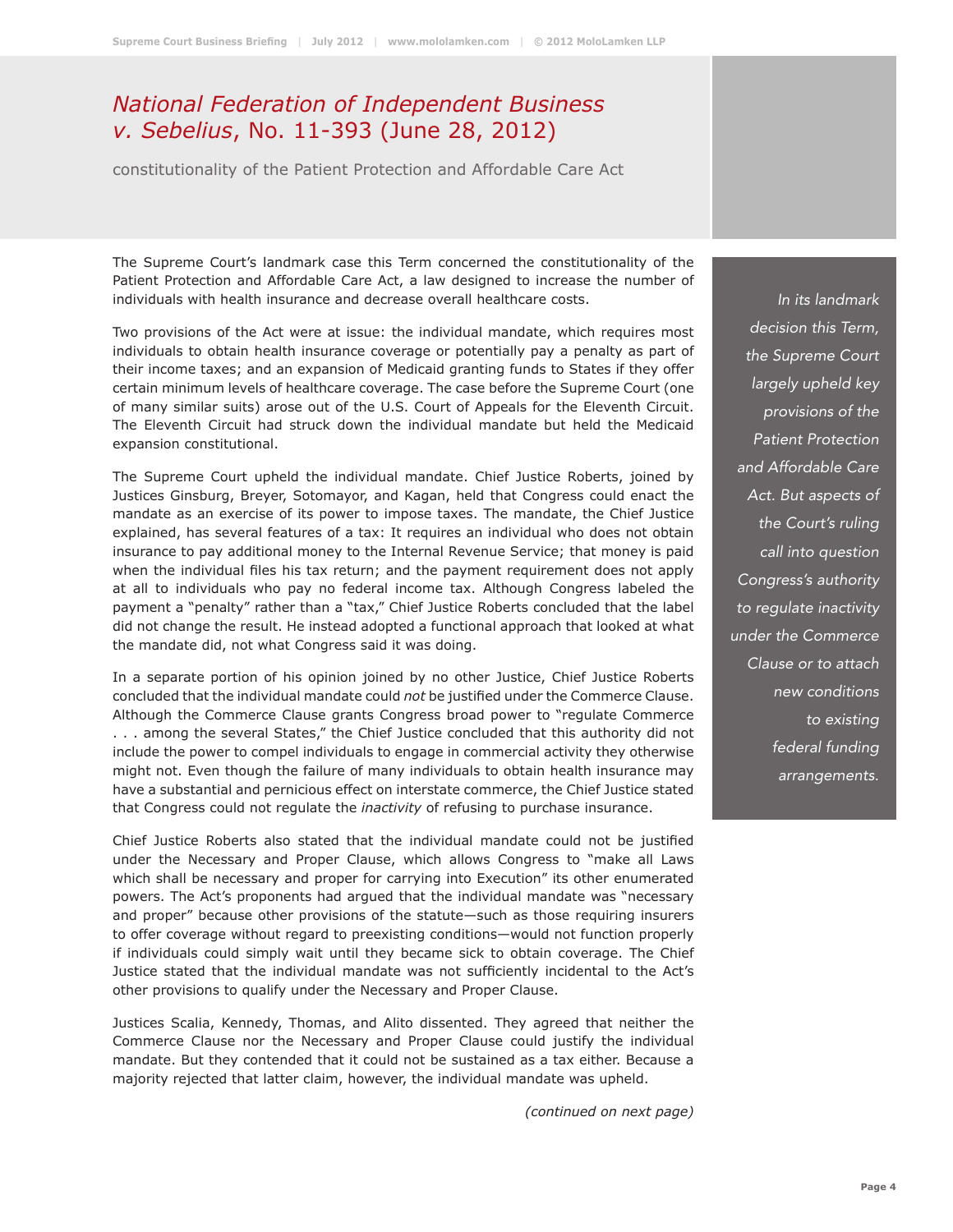#### *National Federation of Independent Business v. Sebelius*, No. 11-393 (June 28, 2012)

constitutionality of the Patient Protection and Affordable Care Act

#### *(continued from previous page)*

The Supreme Court also largely upheld the expansion of Medicaid. Congress has broad authority under the Spending Clause to provide federal funding to States for their programs and to condition those funds on state compliance with specified conditions. In this case, the Act's expansion of Medicaid offered States additional federal funding if they expanded healthcare coverage. If a State refused to agree to those new conditions, however, the Act authorized federal regulators to prohibit the State from receiving any federal Medicaid funding—not just the additional funds offered under new provisions of the Act.

The Court concluded that, although the Act's expansion of Medicaid funding and accompanying conditions on that *new* funding were constitutional, the threat to revoke *existing* funds went too far. A majority of Justices concluded that that condition was impermissibly coercive: Congress could not withdraw existing Medicaid funds merely because a State chose to reject new funds with new strings attached. There was no single majority opinion reaching both of those results, however. Chief Justice Roberts and Justices Breyer and Kagan agreed with both aspects of the analysis. Justices Ginsburg and Sotomayor would have upheld the funding scheme in its entirety (providing a total of five votes to uphold the authority to withdraw new funds for non-compliance). And the four dissenting Justices would have found the entire Act invalid (providing a total of seven votes for striking down the government's authority to withdraw existing funds for non-compliance with new requirements).

The Court's decision is important to businesses across the Nation. The decision has a profound impact on all participants in the healthcare industry: Both the ruling upholding the individual mandate and the ruling largely upholding the expansion of Medicaid funding mean a substantial increase in the number of individual consumers of healthcare services. The share price of many for-profit healthcare providers, like hospitals, for example, rose immediately after the decision. Stock prices in other sectors—such as health insurers and medical devices—fell sharply. The long term effects of the decision on health insurance, healthcare markets, and employers providing insurance remain uncertain.

The Court's decision may have even broader ramifications. The ruling that Congress may not use its Commerce Clause powers to regulate inactivity may have implications for Congress's ability to use compulsory mandates as part of larger regulatory schemes. Because laws targeting pure inaction are relatively rare, however, those effects may be limited. The more far-reaching aspect of the Court's decision may be the ruling on the Medicaid expansion. Federal funding programs are ubiquitous, and States may now challenge amendments to those programs on the ground that they attach additional strings to existing funds that make the programs unconstitutionally coercive. The Court drew no precise lines as to when funding conditions become impermissibly coercive, so the full effect of the decision may not be clear for years.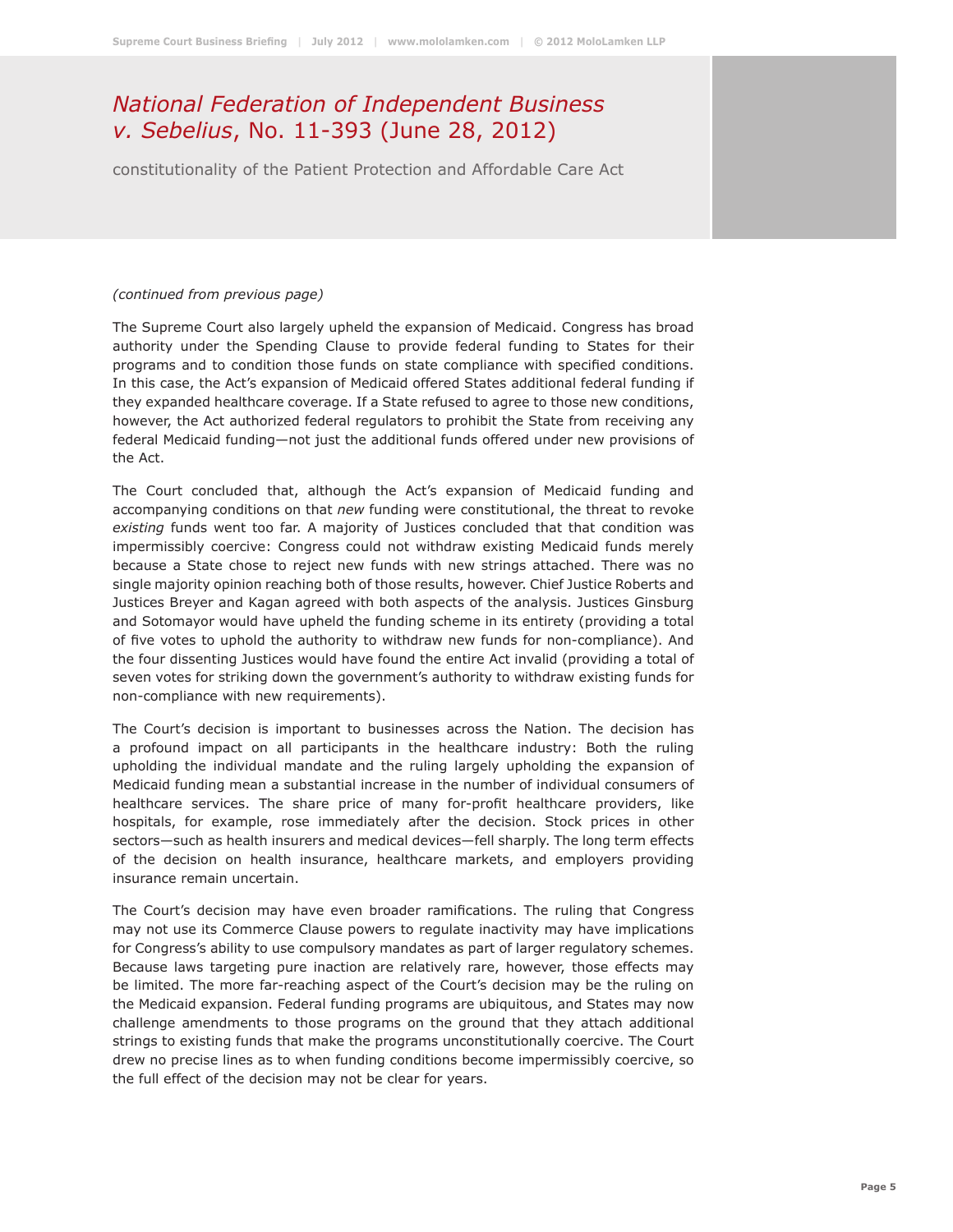#### *Mayo Collaborative Services v. Prometheus Laboratories, Inc.*, No. 10-1150 (March 20, 2012)

patents — standards for patentability *(Disclaimer: MoloLamken LLP represented an* amicus curiae *in this case)*

*Mayo* addressed the dividing line between an unpatentable law of nature and a patentable invention that applies a law of nature.

Section 101 of the Patent Act defines patentable subject matter to include "any new and useful process, machine, manufacture, or composition of matter, or any new and useful improvement thereof." It has long been settled, however, that laws of nature, natural phenomena, and abstract ideas are not patentable.

Prometheus develops and markets medical diagnostic tests. Prometheus was the exclusive licensee of patents covering certain processes for determining whether a doctor had administered the correct dosage of thiopurine, a class of drugs used to treat autoimmune diseases. The Prometheus test measured levels of thiopurine metabolites that appear in a patient's blood as a result of the drug's administration, comparing those against specified, threshold levels that correspond with ineffective or harmful dosages of the drug. The Mayo Clinic had purchased and used the Prometheus test, but eventually began using its own test that relied on new, supposedly refined metabolitelevel thresholds.

Prometheus sued Mayo for patent infringement, and the district court sided with Mayo on patentability. It reasoned that the key feature of the Prometheus patent, correlations between the thiopurine metabolite levels in the patient's blood and the effectiveness or toxicity of the thiopurine dosages being administered, was a law of nature or natural phenomenon that cannot be patented. The U.S. Court of Appeals for the Federal Circuit reversed, reasoning that the patents added sufficient steps in addition to those correlations—namely administering a drug to a patient and determining the resulting metabolite levels—to render Prometheus's claims patentable.

The Supreme Court reversed. After reaffirming the longstanding principle that a law of nature is not patentable, the Court held that the additional steps described in the patent claims were insufficient to turn the natural phenomenon at issue—the correlation between metabolite levels and thiopurine efficacy and toxicity—into processes that qualify as patent-eligible *applications* of a law of nature. According to the Court, the step of administering the drug merely identified the preexisting practice of doctors treating patients with thiopurine drugs. Likewise, the claims' broad description of steps for determining the resulting metabolite levels added nothing new to previously wellknown methods for metabolite testing. The Court indicated that an inventor must add more to a natural phenomenon than broad descriptions of conventional steps in order to produce a patentable invention; to allow otherwise would impede technological progress and grant patentees monopoly power over laws of nature or natural phenomena.

*Mayo* may have important implications for inventors and companies working in the biotechnology and pharmaceutical fields. Because the Court's precedents treat mathematical algorithms as unpatentable laws of nature, *Mayo*'s influence may extend to the software industry and other industries as well. *Mayo* could be cited by alleged patent infringers in attempts to invalidate existing patents, since many patents necessarily rely on laws of nature (physics, chemistry, etc.) for their operation. Inventors and companies should also be mindful that *Mayo* has specifically cautioned that this threshold cannot be met solely through clever drafting of claims language.

*Mayo holds that an inventor must add more to a natural phenomenon than broad descriptions of conventional steps in order to produce a patentable invention, and warns that the threshold cannot be met merely through clever drafting of claims language.*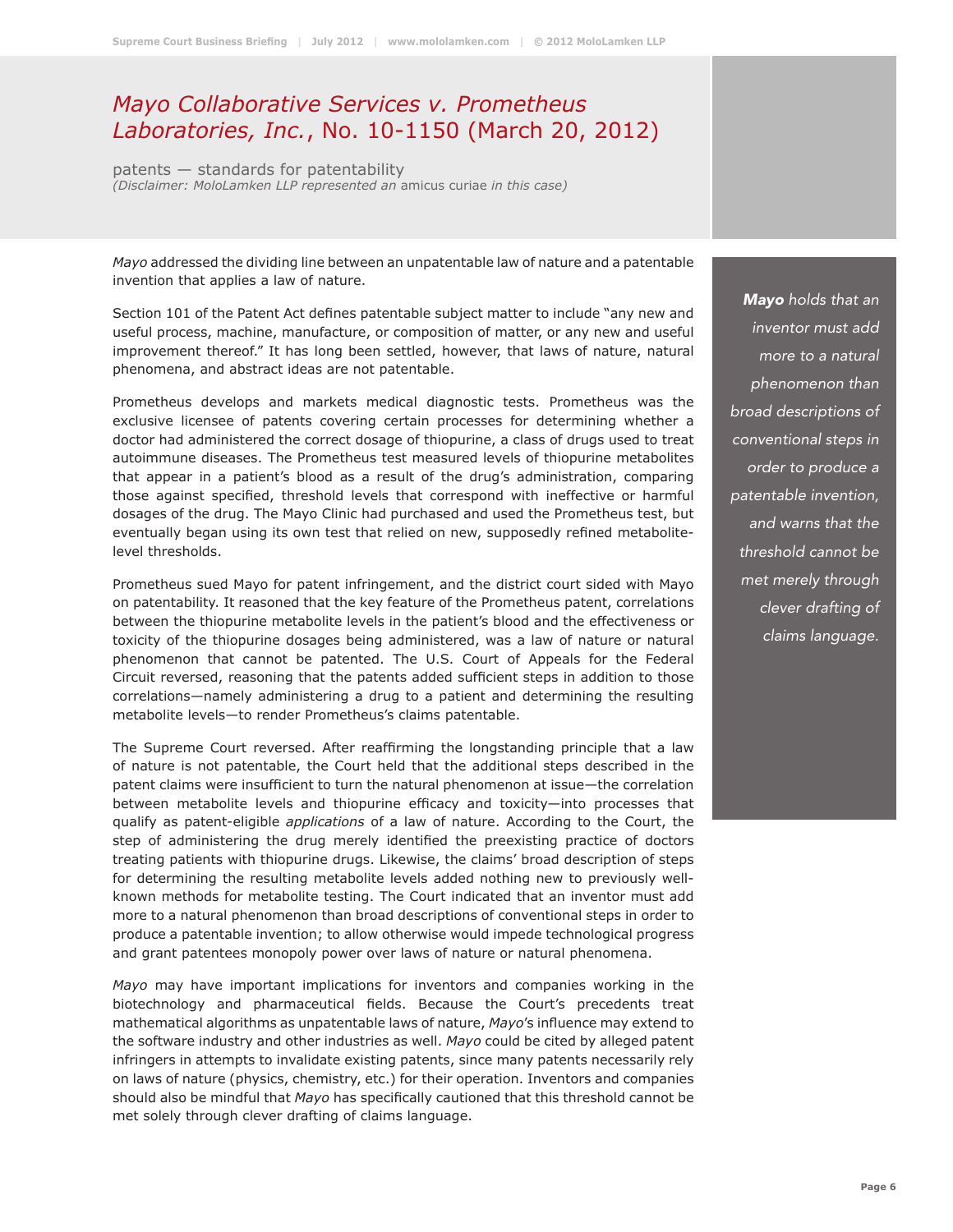#### *CompuCredit Corp. v. Greenwood*, No. 10-948 (January 10, 2012)

arbitration — credit repair organizations

*CompuCredit* addressed whether the Credit Repair Organizations Act ("CROA")—a federal statute that regulates businesses purporting to improve consumer credit ratings—precludes enforcement of arbitration agreements in suits alleging violations of the statute.

The plaintiffs filed a federal class-action complaint against a credit card marketing company. They alleged that the company misleadingly stated that using its credit card could rebuild poor credit and assessed exorbitant fees when accounts were opened. Defendants moved to compel arbitration, citing a mandatory arbitration provision in the credit card application agreement. The district court denied the motion, holding that the CROA prevented enforcement of the arbitration provision. The U.S. Court of Appeals for the Ninth Circuit affirmed.

The Supreme Court reversed. The Court explained that the Federal Arbitration Act establishes a broad policy favoring enforcement of arbitration agreements. Plaintiffs had claimed that the CROA carved out an exception from that policy, pointing to several provisions that, in their view, evinced Congress's intent to guarantee access to the courts. For example, the CROA contains a disclosure provision informing customers that they have a "right to sue" credit repair organizations for violations. The CROA includes a civil-liability provision that uses terms like "action," "class action," and "court." And the CROA contains a provision preventing courts from enforcing any waiver of the consumer rights it grants. The Court, however, found those features of the Act insufficient to overcome the presumption in favor of enforcing arbitration agreements. In the Court's view, if Congress had intended to depart from that presumption, it would have been more explicit.

Justice Sotomayor, joined by Justice Kagan, concurred in the judgment. Justice Sotomayor stated that the CROA could plausibly be read to grant plaintiffs a nonwaivable right to sue in court. But she found the majority's contrary construction equally plausible. Because those competing interpretations were in "equipoise," she concluded that plaintiffs could not overcome the strong federal policy of enforcing arbitration agreements. Justice Ginsburg dissented, urging that Congress intended to preclude enforcement of arbitration provisions under the CROA.

*CompuCredit* is an important decision for any company that uses arbitration clauses in consumer contracts. Many businesses consider arbitration preferable to litigation because arbitration typically lacks features such as extensive discovery, jury trial, and class actions, which increase costs and uncertainty. The Court's decision makes it more likely that clauses mandating arbitration will be enforced.

Because the Court's decision turned on the particular language of the CROA, it is most relevant to companies in the credit repair industry. But the decision continues the Court's trend—highlighted by last Term's decision in *AT&T Mobility LLC v. Concepcion* of enforcing arbitration clauses. The Court did not state how clearly Congress must speak to create an exception to the federal policy of enforcing such clauses. But the examples the Court cited included statutes where Congress had expressly prohibited arbitration. Unless a particular statute makes clear that a plaintiff has a nonwaivable right to sue in court, a company will normally be on solid ground when seeking to enforce an arbitration clause.

*CompuCredit holds that arbitration clauses in consumer contracts are enforceable in suits under the Credit Repair Organizations Act, continuing a trend of enforcing such clauses in a variety of contexts.*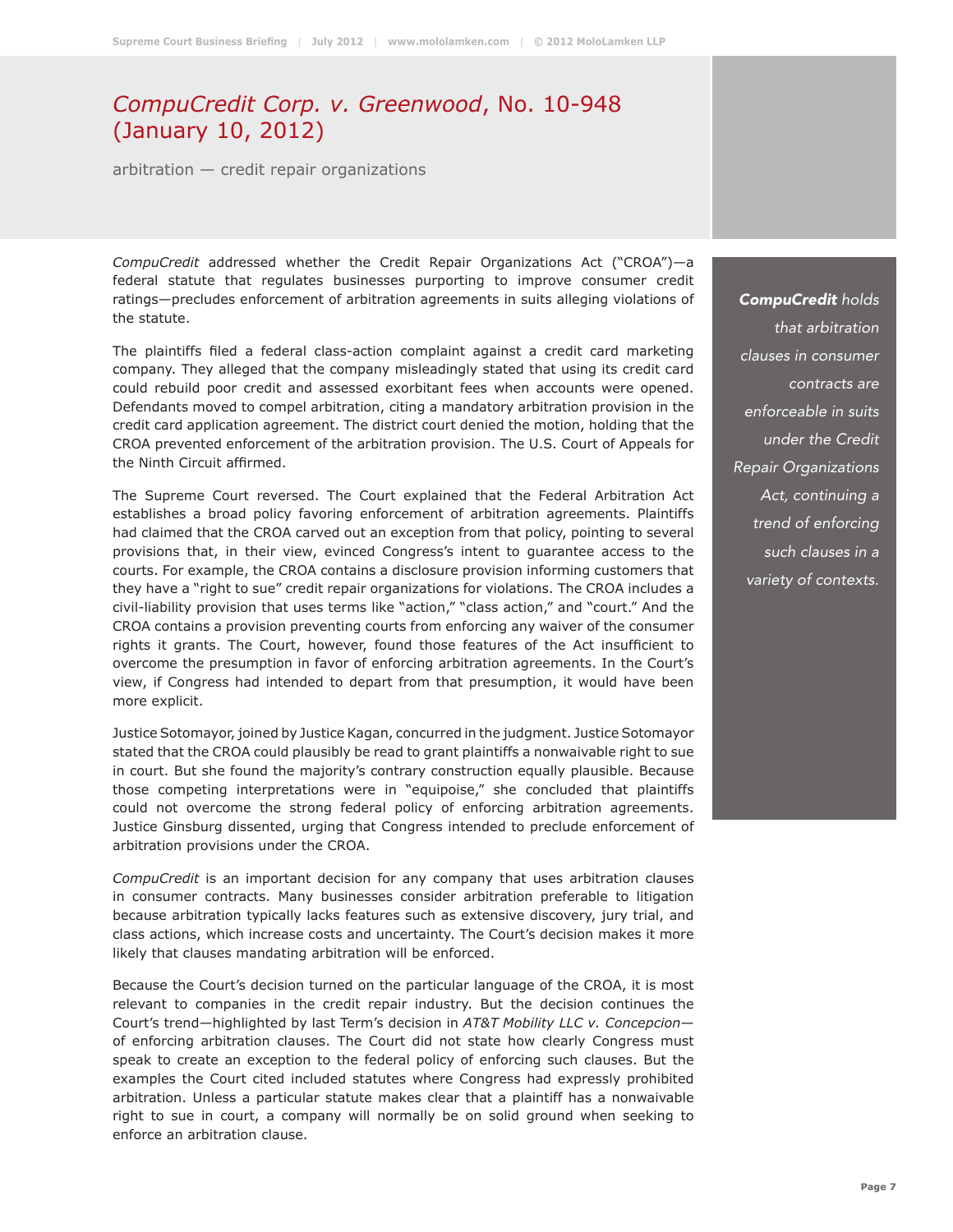#### *Mohamad v. Palestinian Authority*, No. 11-88 (April 18, 2012)

Torture Victim Protection Act — organizational liability *(Disclaimer: MoloLamken LLP represented respondents in this case)*

The Torture Victim Protection Act of 1991 ("TVPA") establishes a cause of action against any "individual" who commits an act of torture or extrajudicial killing under color of foreign law. *Mohamad* addressed whether that provision authorizes suits against organizational defendants that are not natural persons.

According to the complaint in *Mohamad*, Palestinian Authority intelligence officers abducted, tortured, and killed a U.S. citizen during his visit to the West Bank. His relatives brought a TVPA action against the Palestinian Authority and the Palestine Liberation Organization. The defendants moved to dismiss, arguing that they could not be liable under the TVPA because the term "individual" includes only natural persons, not organizations. The district court agreed and granted the motion, and the U.S. Court of Appeals for the D.C. Circuit affirmed.

The Supreme Court likewise affirmed. The Court began by noting that the word "individual" in everyday parlance means natural persons, not organizations. It also cited federal statutes that distinguish between an individual and an organization. Although the Court recognized that it is possible for "individual" to mean something other than "natural person," it found nothing in the text, structure, or legislative history of the TVPA to suggest that unnatural usage. Finally, the Court rejected the plaintiffs' policy argument that the TVPA would be rendered toothless if it applied only to human beings. The Court concluded that Congress purposely intended to create a limited cause of action, and that it was not the place of the federal judiciary to rewrite the statute.

*Mohamad* clarifies that organizations cannot be held liable under the TVPA. Although the defendants in *Mohamad* were political organizations, the Court's reasoning clearly also extends to corporations and other business entities. That holding is important because plaintiffs have often invoked the TVPA to sue multinational corporations doing business in countries with checkered human rights records—suits that can be expensive to defend and can cause significant reputational damage regardless of their merits. Although most courts had rejected such claims under the TVPA even before the Supreme Court's decision, *Mohamad* provides a definitive answer.

Nevertheless, the question of corporate liability under a closely related statute, the Alien Tort Statute, remains unresolved. As with the TVPA, plaintiffs often invoke the Alien Tort Statute to sue multinational companies doing business abroad. Unlike the TVPA, however, the Alien Tort Statute does not use the word "individual"—the key term in the Supreme Court's analysis in *Mohamad*. The Supreme Court granted review to address corporate liability under the Alien Tort Statute in *Kiobel v. Royal Dutch Petroleum* (No. 10-1491), a case argued the same day as *Mohamad*. In an unusual development, however, the Court ordered re-briefing and re-argument in *Kiobel* to address a different question—whether the Alien Tort Statute applies to events outside the United States at all. That case will be re-argued next Term. A decision upholding corporate liability for acts abroad under the Alien Tort Statute may mean that corporations will derive little comfort from the Court's ruling in *Mohamad*. Conversely, a ruling narrowing the scope of the Alien Tort Statute—on whatever ground—could eliminate a significant source of litigation expense and reputational risk for multinational corporations.

*Mohamad holds that organizations whether political groups or multinational corporations cannot be sued for human rights abuses under the Torture Victim Protection Act of 1991. But the Court left for next Term whether such entities may be sued under the Alien Tort Statute instead.*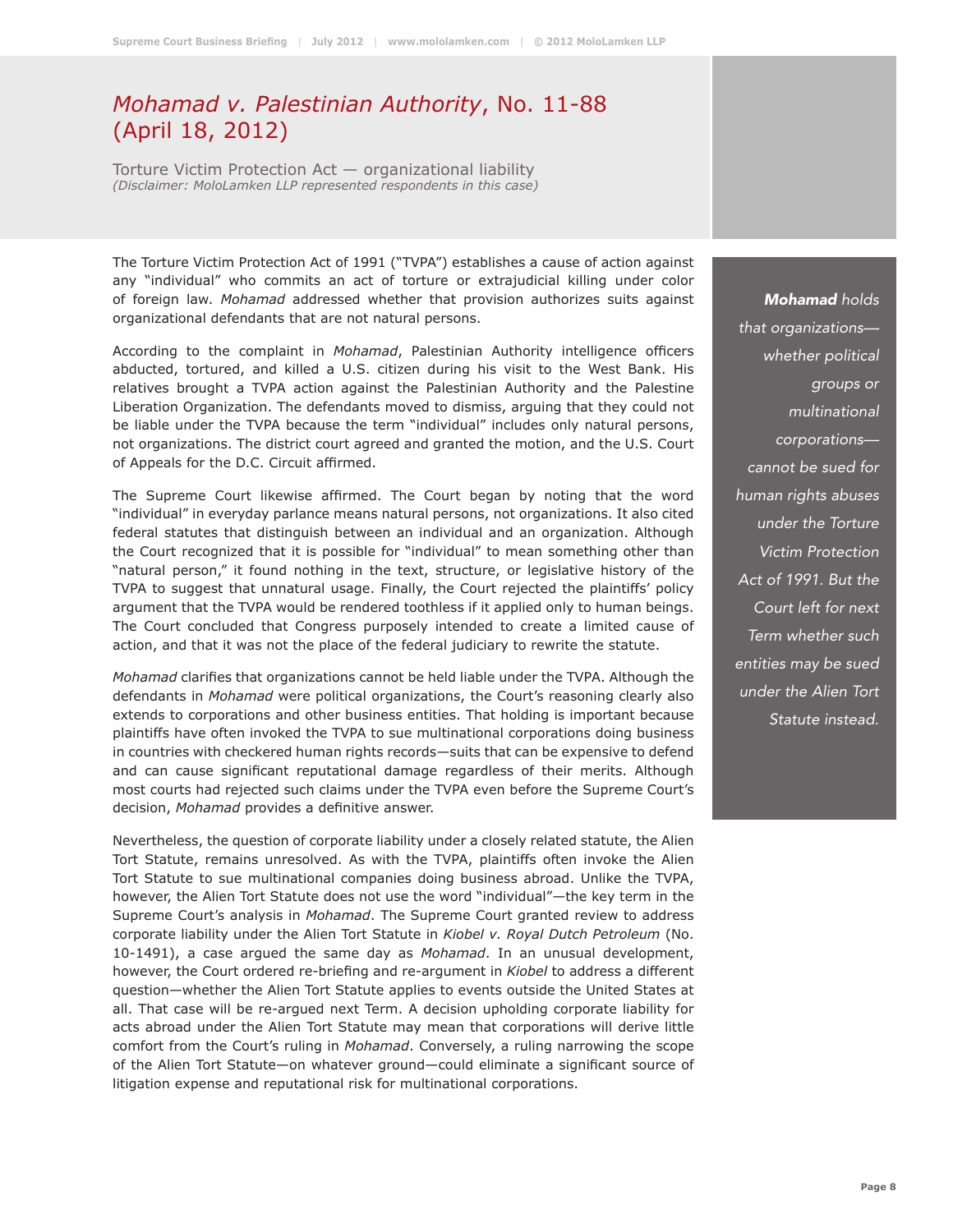#### *Golan v. Holder*, No. 10-545 (January 18, 2012)

intellectual property — protection for works in the public domain

*Golan* addressed whether the Constitution's Copyright Clause or the First Amendment prevents Congress from granting copyright protection to works that were previously in the public domain.

To fulfill the United States' obligations under the Berne Convention—the chief international copyright agreement—Congress enacted the Uruguay Round Agreements Act in 1994. Section 514 of that Act granted U.S. copyright protection to existing foreign works that were protected in their countries of origin but, for various reasons, not protected in the United States. Section 514 thus granted protection to many foreign works that previously were in the public domain. A group of musicians, publishers, and others challenged §514, alleging that it violated the Copyright Clause and the First Amendment because it restricted the previously unfettered right to use works in the public domain. The U.S. Court of Appeals for the Tenth Circuit rejected both challenges.

The Supreme Court affirmed. The Court relied heavily on its 2003 decision in *Eldred v. Ashcroft*, which had upheld a statute extending copyright terms of existing works. Like the statute in *Eldred*, the Court explained, §514 did not violate the Copyright Clause's requirement that copyrights last only for "limited Times." It merely gave foreign authors the same limited copyright term as U.S. authors. Section 514 was also consistent with the Copyright Clause's purpose of "promot[ing] the Progress of Science and Useful Arts." Although giving protection to existing works may not directly spur the creation of new works, it does provide financial incentives for the dissemination of knowledge and learning. Congress, moreover, has a long history of restoring copyright and patent protection to works or inventions that had lost protection.

The Supreme Court also rejected the plaintiffs' First Amendment challenge. Section 514 did not impermissibly restrict free expression, the Court held, because it left in place the traditional limits on copyright, namely the fair-use defense and the rule that only the form of expression, not ideas themselves, can be copyrighted. Particularly in light of Congress's goal to comply with international copyright law, the Court found no First Amendment problem with affording foreign authors the same protection enjoyed by their American counterparts.

*Golan* reinforces the Supreme Court's deference to congressional judgments about the appropriate scope of intellectual property protection. The Court confirmed that Congress has wide latitude not only to extend existing copyright protection but also to grant new protection to works previously in the public domain. The decision is thus important to publishers or other companies that own copyrights. Moreover, because the Court's analysis relied on both copyright and patent precedents, it is a fair inference that the Court's holding applies to patents as well. For that reason, the decision is significant to a variety of companies that own intellectual property.

After *Golan*, authors and inventors may seek greater intellectual property protections from Congress with assurance that the Supreme Court will afford substantial deference to reasonable legislative judgments in this area—particularly if those laws implement an international agreement. Conversely, *Golan* suggests that arguments for restricting the scope of intellectual property protections are best made to Congress, not the courts. So long as Congress does not grant a truly perpetual copyright or patent, the Supreme Court seems unlikely to second-guess its decisions.

*Golan upholds Congress's authority to grant copyright protection to works that had already entered the public domain, confirming that the Court will afford substantial deference to reasonable legislative judgments in this area.*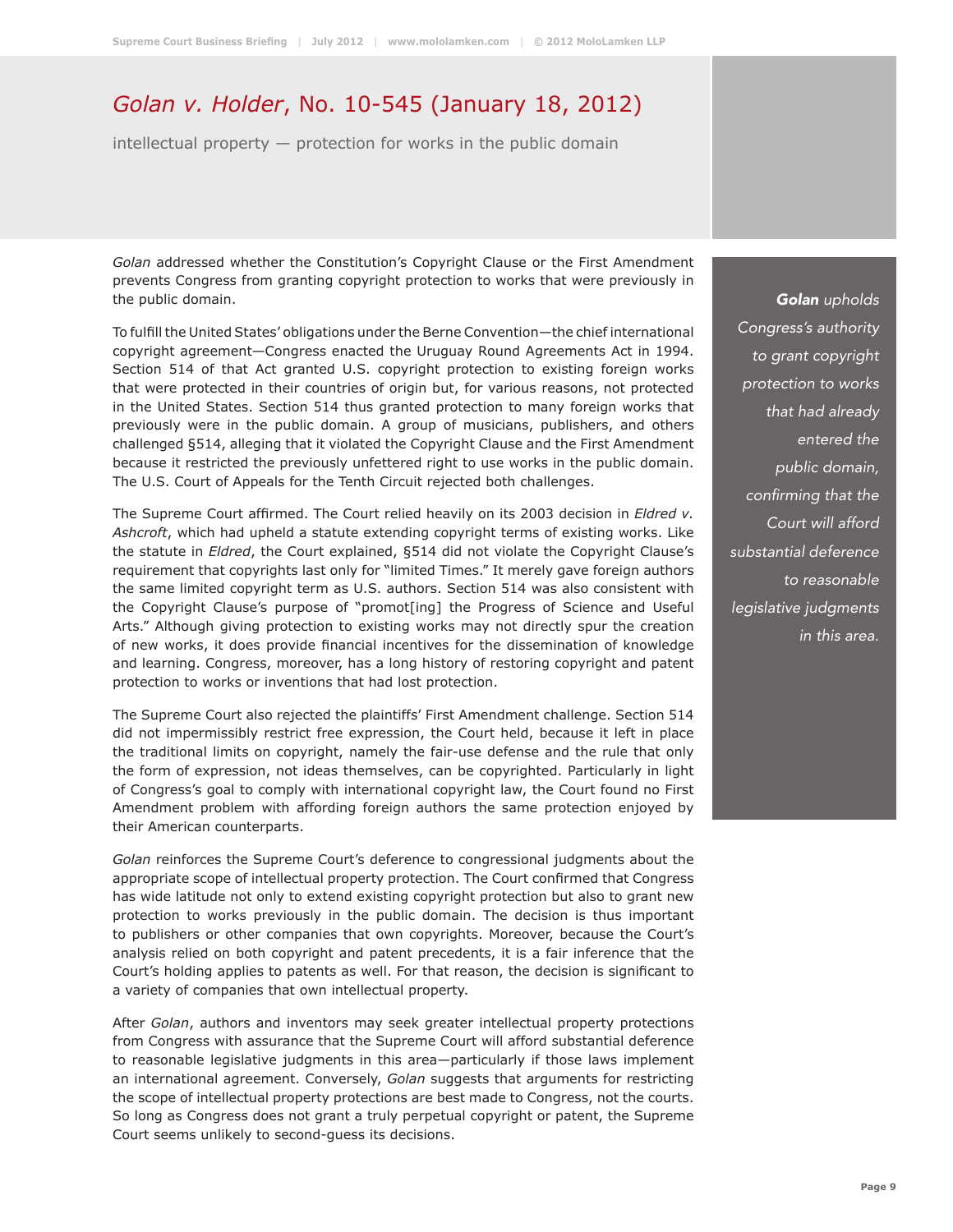### *Christopher v. SmithKline Beecham Corp. d/b/a GlaxoSmithKline*, No. 11-204 (June 18, 2012)

Fair Labor Standards Act — "outside salesman" exemption

*Christopher* addressed whether pharmaceutical sales representatives qualify as "outside salesm[e]n," a class of employees that are not entitled to overtime wages under the Fair Labor Standards Act ("FLSA").

The plaintiffs in this case were two pharmaceutical sales representatives—called "detailers"—who sued their employer, GlaxoSmithKline ("GSK"), for overtime pay under the FLSA. The FLSA requires employers to pay certain employees at a rate of 1½ times their regular wages for all hours worked in excess of 40 per week. That requirement, however, does not apply to "outside salesm[e]n." The district court granted GSK summary judgment, finding that detailers fell within the "outside salesman" exemption. The U.S. Court of Appeals for the Ninth Circuit affirmed, creating a split with the Second Circuit.

The Supreme Court affirmed in a 5-4 decision. Congress did not define "outside salesman" in the FLSA, leaving the Department of Labor to do so through regulations. Before the Court, the Department of Labor argued that pharmaceutical detailers were not "salesmen" under its regulations because a "sale" requires the transfer of title of property. Detailers, it urged, do not complete sales of pharmaceuticals; at most, they can obtain nonbinding commitments from doctors to prescribe a certain drug. The Court, however, held that the agency's interpretation was not entitled to deference. The agency's "transfer of title" theory was a recent change from its prior rationales, the Court found, and did not reflect considered judgment. The Court also found that the agency had not given the industry reasonable notice of its interpretation, having never initiated enforcement actions against pharmaceutical companies despite their long practice of not paying detailers overtime.

The relevant regulations, moreover, refer to anyone "employed … *in the capacity of* [an] outside salesman." The Court read that language as favoring a functional approach that looks to the employee's responsibilities in the context of the relevant industry. The Court noted that pharmaceutical detailers look much like salesmen: They are hired for their sales experience, they work outside the office with minimal supervision, and they receive incentive compensation. The regulations also incorporate the FLSA's general definition of "sale," which includes not just transfer of title but also "other dispositions." The Court held that while pharmaceutical detailers do not "sell" a product in the traditional sense, they seek to obtain a non-binding commitment from a physician to prescribe one of the company's products which, given the regulatory environment in which pharmaceutical companies operate, is an "other disposition" tantamount to a sale. The Court thus held that pharmaceutical detailers are "outside salesm[e]n" who are not entitled to overtime wages under the FLSA.

*Christopher* is a victory for pharmaceutical manufacturers, who would have faced significant liability had the Court required them to pay overtime to pharmaceutical detailers. The decision is also significant for any company that employs people to sell even though the employee might not actually consummate the sale. The decision, however, may be most significant for its refusal to defer to the Department of Labor's construction of its own regulation. The full impact of the Court's ruling concerning deference remains to be seen.

*Christopher holds that pharmaceutical detailers are "outside salesmen" who are exempt from the Fair Labor Standards Act's overtime requirement. It also raises substantial questions concerning judicial deference to an administrative agency's interpretation of its own regulations.*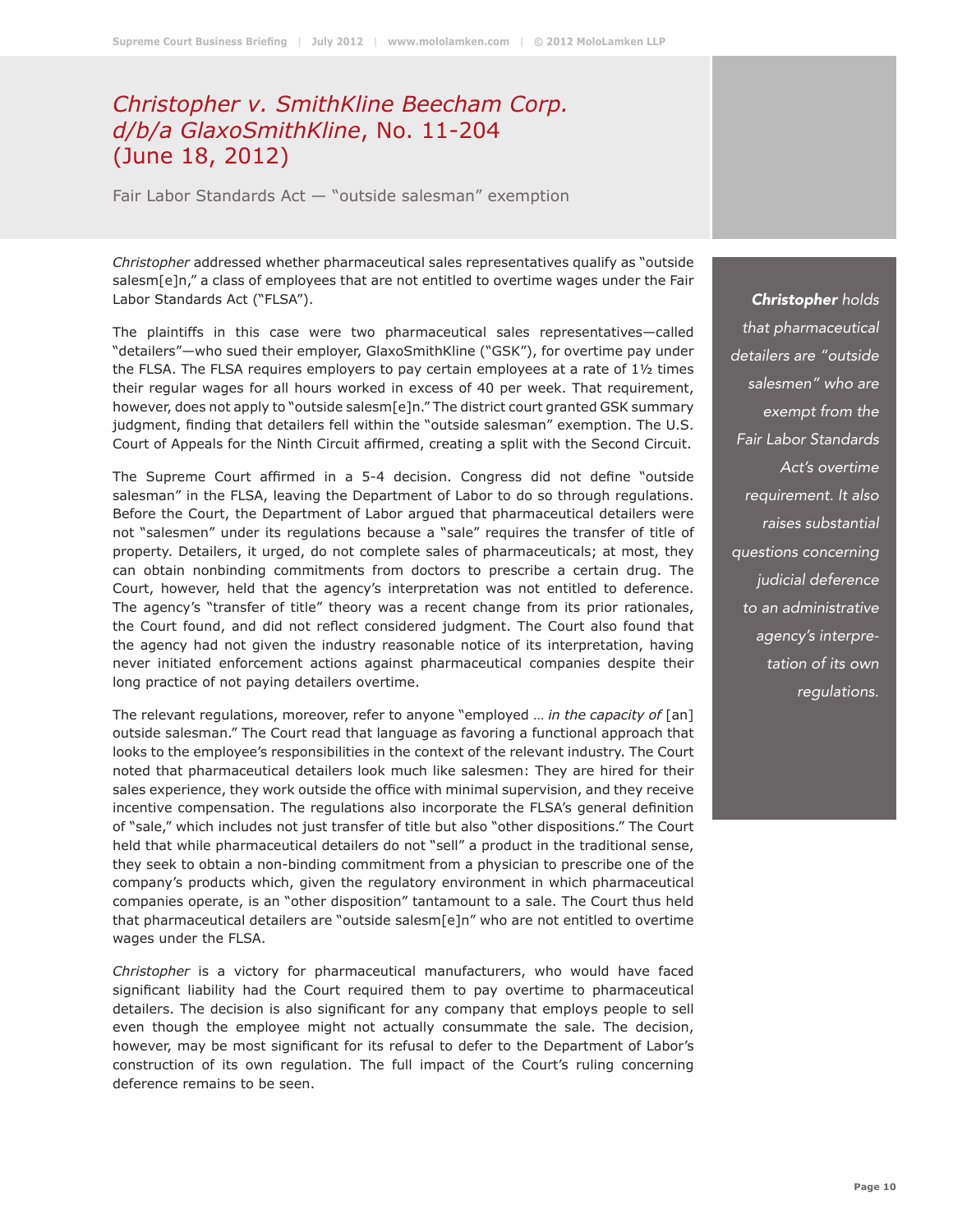#### *Kappos v. Hyatt*, No. 10-1219 (April 18, 2012)

intellectual property — district court review of decisions denying patent applications

*Hyatt* addressed the evidentiary standards and standard of review applicable in districtcourt review of decisions of the United States Patent and Trademark Office ("USPTO") denying patent applications.

Under 35 U.S.C. §145, an individual whose patent application has been denied by the USPTO and the Board of Patent Appeals and Interferences ("BPAI") can challenge the decision by filing a civil action against the Director of the USPTO in federal district court. In the alternative, the individual can seek review under 35 U.S.C. §141 in the U.S. Court of Appeals for the Federal Circuit in the first instance.

The plaintiff in this case submitted a patent application to the USPTO. The Examiner denied all claims on the ground that the claimed invention was insufficiently supported by the patent specification. The BPAI affirmed in part. The applicant challenged the decision under §145, bringing suit against the Director in federal district court. In that court, the plaintiff submitted a declaration, which had not been submitted to the USPTO, identifying the portions of the patent specification supporting the rejected claims. The district court disregarded the declaration, stating that it could not consider new evidence absent a compelling reason why it had not been provided to the USPTO. The district court then reviewed the USPTO's findings under a deferential "substantial evidence" standard and granted summary judgment to the Director.

Sitting *en banc,* the U.S. Court of Appeals for the Federal Circuit reversed. The court held that a party is free to introduce new evidence in §145 proceedings subject only to the ordinary Federal Rules of Civil Procedure and Rules of Evidence. The court also ruled that, when new evidence is introduced, the district court must make its own findings and need not defer to the USPTO.

The Supreme Court affirmed. The Court found that neither the text of §145 nor general principles of administrative law limit the admissibility of new evidence in district court or require the district court to apply a deferential standard of review to the USPTO's decision. The Court agreed with the Federal Circuit that a party may introduce new evidence in §145 proceedings subject only to the Federal Rules of Evidence and Rules of Civil Procedure. It also held that a *de novo* standard of review was appropriate because, while the USPTO has expertise in evaluating patent applications, the district court cannot meaningfully defer to the USPTO's decision when the USPTO was not presented with all of the same facts.

*Hyatt* has tremendous significance for patent applicants who suffer a denial before the USPTO. An applicant who chooses to seek district court review under §145 (rather than immediately seeking review in the court of appeals) can now present new evidence in support of its application without justifying its failure to present that evidence to the USPTO. And if the applicant does present new evidence, the district court offers a blank slate on which to argue the merits of the claim—the prior denial by the Examiner, even if affirmed by the BPAI, now carries no more weight than the district court chooses to give it.

*Hyatt gives a person whose patent application was denied by the USPTO incentives to challenge that denial in district court rather than appealing directly to the Federal Circuit.*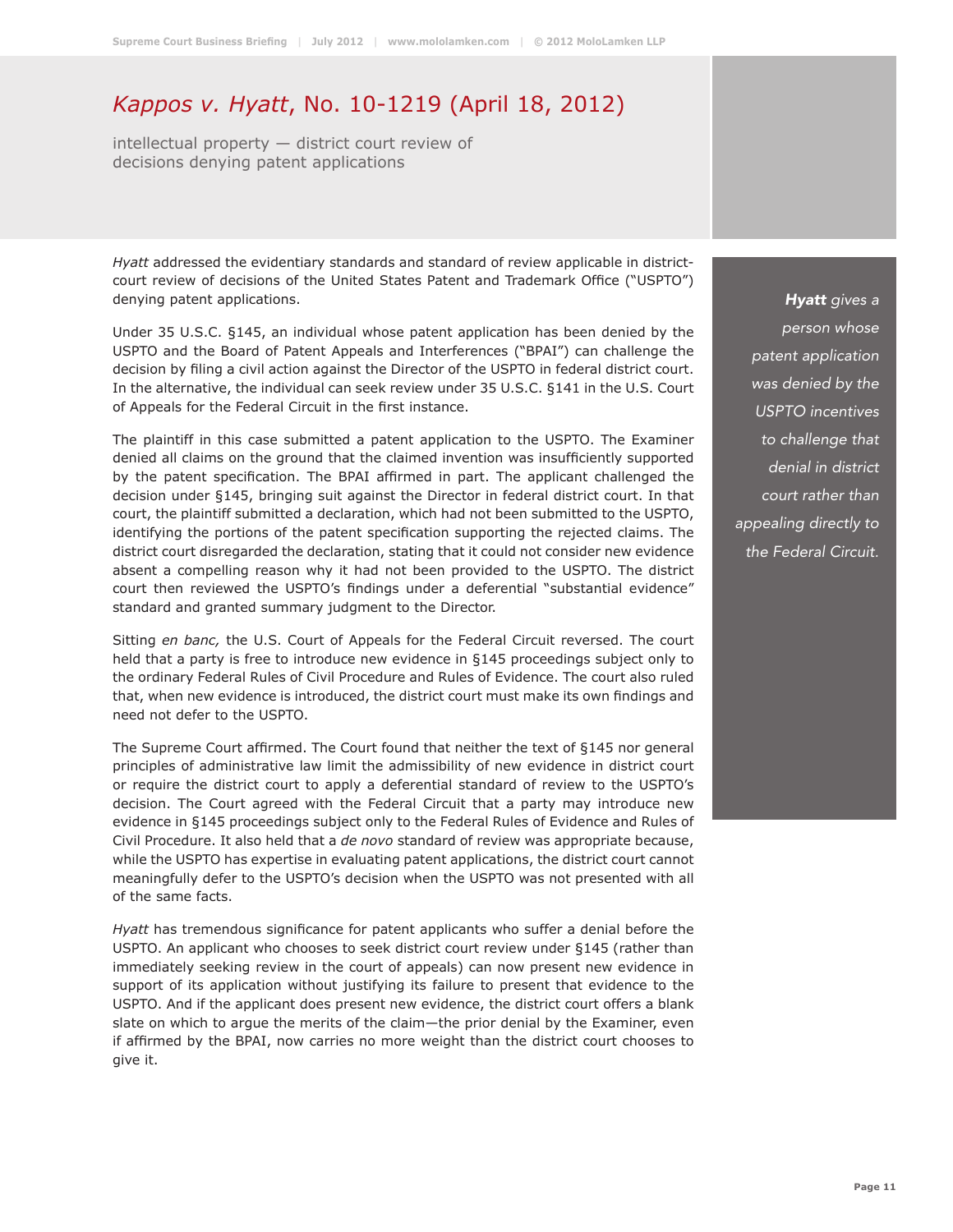#### *Credit Suisse Securities (USA) LLC v. Simmonds*, No. 10-1261 (March 26, 2012)

insider trading — statute of limitations

*Credit Suisse* addressed when the two-year limitations period for recovering a corporate insider's profits from "short-swing" transactions under the Securities Exchange Act of 1934 begins to run.

Section 16(a) of the Exchange Act requires corporate insiders to publicly disclose changes to their ownership interests in the corporation's stock. Section 16(b) permits a security holder to bring suit against any insider subject to §16(a) who realizes profits from the purchase and sale (or sale and purchase) of the securities within any six-month period. The statute requires insiders to disgorge such short-swing profits even if they did not trade on inside information. Section 16(b) provides that a suit by a security holder must be brought within "two years after the date such profit was realized."

Most §16(b) suits are brought against the officers and directors of the corporation. The plaintiff in this case, however, sued underwriters of initial public offerings under a novel theory of liability. The plaintiff, who owned stocks underwritten by Credit Suisse and other investment banks, alleged that the underwriters had employed mechanisms to inflate the aftermarket price of the stock to a level above the IPO price, allowing them to profit from the aftermarket sale. The plaintiff's complaints, however, were filed more than two years after the alleged profits were realized. She nonetheless argued that §16(b)'s two-year period never began to run because the underwriters never filed §16(a) disclosure statements. The underwriters maintained that they were exempt from §16(a)'s disclosure requirements and, in any event, that §16(b) is a statute of repose that is not subject to tolling. The district court rejected the plaintiff's argument and dismissed her suits. The U.S. Court of Appeals for the Ninth Circuit reversed, holding that §16(b)'s limitations period is tolled until the short-swing transactions are disclosed in a §16(a) filing.

The Supreme Court reversed in part. The Court observed that, under the plain language of the statute, the limitations period starts on "the date such profit was realized," not the date a §16(a) disclosure statement is filed. The Court also found that the Ninth Circuit's ruling, which would allow tolling beyond when a plaintiff is or should have been aware of the facts underlying a §16(b) claim, was inconsistent with established principles of equitable tolling. With Chief Justice Roberts not participating, however, the Court was divided 4-4 on Credit Suisse's argument that §16(b) establishes a period of repose that is not subject to tolling of any sort. The Court thus affirmed, without precedential effect, the Ninth Circuit's rejection of that argument and remanded for consideration of how traditional equitable tolling principles would apply to the facts in the case.

The Supreme Court's ruling is an important decision for both investors and corporations. It eliminates the Ninth Circuit's extremely plaintiff-friendly rule and, although it leaves existing circuit law on the availability of equitable tolling undisturbed, holds open the possibility of a later Supreme Court ruling that equitable tolling is not permitted under §16(b) at all.

*Credit Suisse eliminates one plaintiff-friendly rule for tolling the statute of limitations in suits to recover short-swing profits by corporate insiders, and holds open the possibility that tolling is not permitted at all.*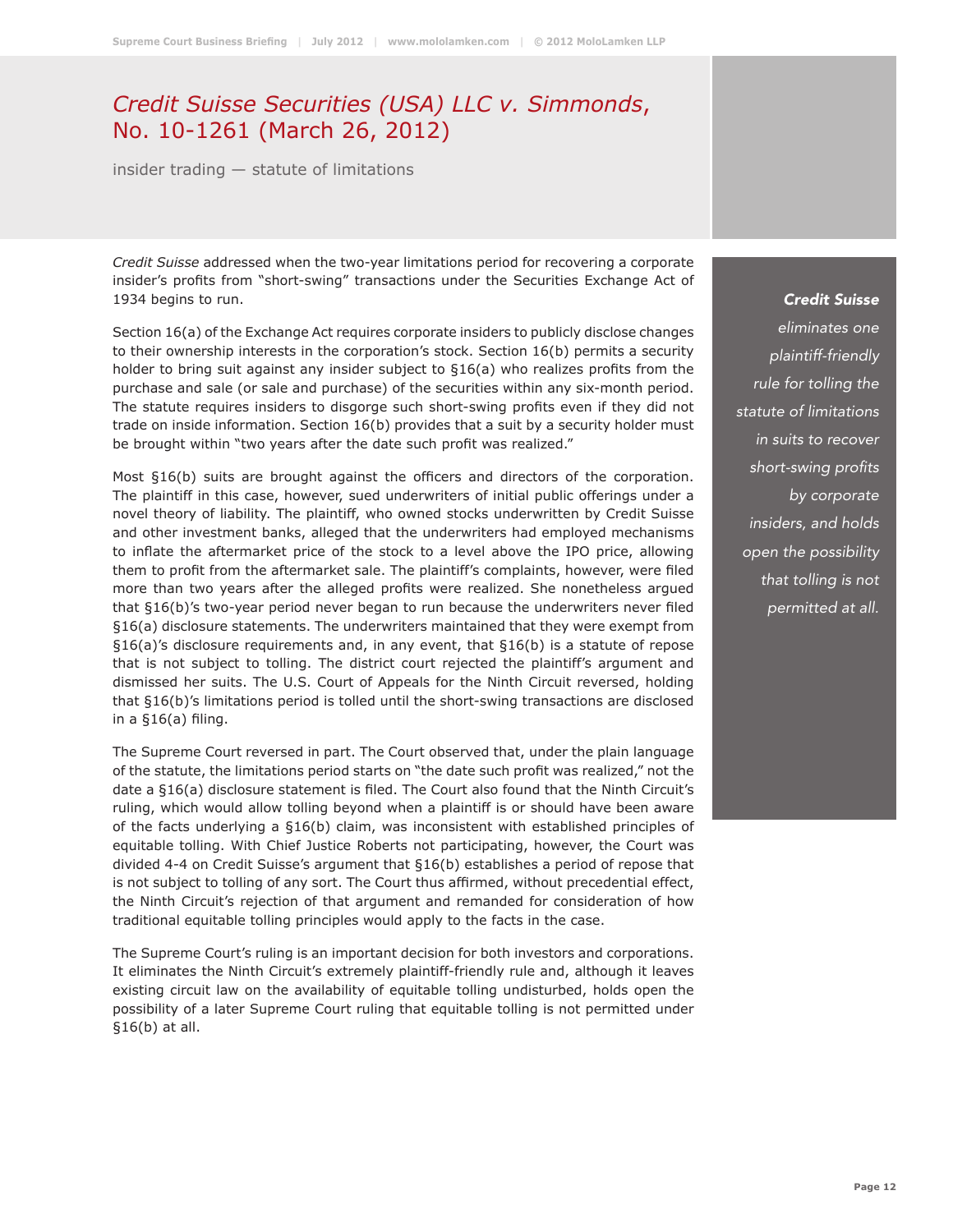#### *Caraco Pharmaceutical Laboratories, Ltd. v. Novo Nordisk A/S*, No. 10-844 (April 17, 2012)

pharmaceuticals — challenges to brand drug use codes

*Caraco* addressed the right of generic drug manufacturers to challenge, by means of a counterclaim in a patent infringement suit, the accuracy of a pharmaceutical use code submitted to the Food and Drug Administration ("FDA") by the brand-name manufacturer.

When the FDA assesses a pharmaceutical company's application to market a generic drug, it begins by considering whether the generic would infringe any patents held by the drug's brand manufacturer. The FDA makes that determination based on "use codes" that brand manufacturers must submit to the FDA. Those codes describe the scope of the manufacturer's patents, and the FDA accepts the codes without independently evaluating their accuracy. Under 21 U.S.C. §355, however, a generic manufacturer sued for patent infringement may assert a counterclaim seeking to require that the brand manufacturer correct the patent information it submitted on the ground that the patent does not claim an FDA-approved method of using the drug.

In this case, plaintiff Caraco sought to market a generic version of Prandin, the brand name of repaglinide, a drug manufactured by defendant Novo Nordisk. The FDA has approved three uses of Prandin to treat diabetes. Novo currently holds patents covering only one of those three FDA-approved uses. Yet when Caraco filed its application with the FDA, Novo sued Caraco for patent infringement and expanded its FDA use code to indicate that its patents covered all three of Prandin's FDA-approved uses. That usecode change effectively blocked Caraco's application to introduce a repaglinide generic. Caraco filed a counterclaim under §355 seeking to require Novo Nordisk to correct its use code. The district court granted Caraco's motion for summary judgment on its counterclaim. The U.S. Court of Appeals for the Federal Circuit reversed, holding that Caraco's counterclaim lacked a statutory basis. In its view, §355 allowed a claim only where the listed patent does not cover *any* of the drug's FDA-approved uses; Novo's patent by its terms did cover *one* of the three approved uses. The Federal Circuit also held that §355's allowance of a counterclaim to correct erroneous "patent information" did not extend to use codes.

The Supreme Court reversed. The Court conceded that the text of §355 could support different interpretations. Looking to the overall statutory scheme established under the Hatch-Waxman Amendments, the Court observed that one of the legislation's central purposes was to speed the availability of generic drugs by allowing the FDA to approve their marketing for unpatented uses more quickly. The Court held that, in that context, §355 must be construed to provide the manufacturer of a generic drug with a counterclaim when the brand manufacturer has submitted information to the FDA incorrectly stating that a *particular* FDA-approved use is patented, regardless of whether other FDA-approved uses are patented. The court also ruled that use codes are "patent information" that may be the subject of a §355 counterclaim.

*Caraco* will be seen by generic manufacturers as putting an end to certain efforts to keep generics off the market. But brand manufacturers will view the case as addressing only a very narrow set of facts, and as unlikely to dramatically alter the battleground between generics and brands.

*Caraco expands the circumstances under which generic drug manufacturers sued for patent infringement can bring a counterclaim under 21 U.S.C. §355.*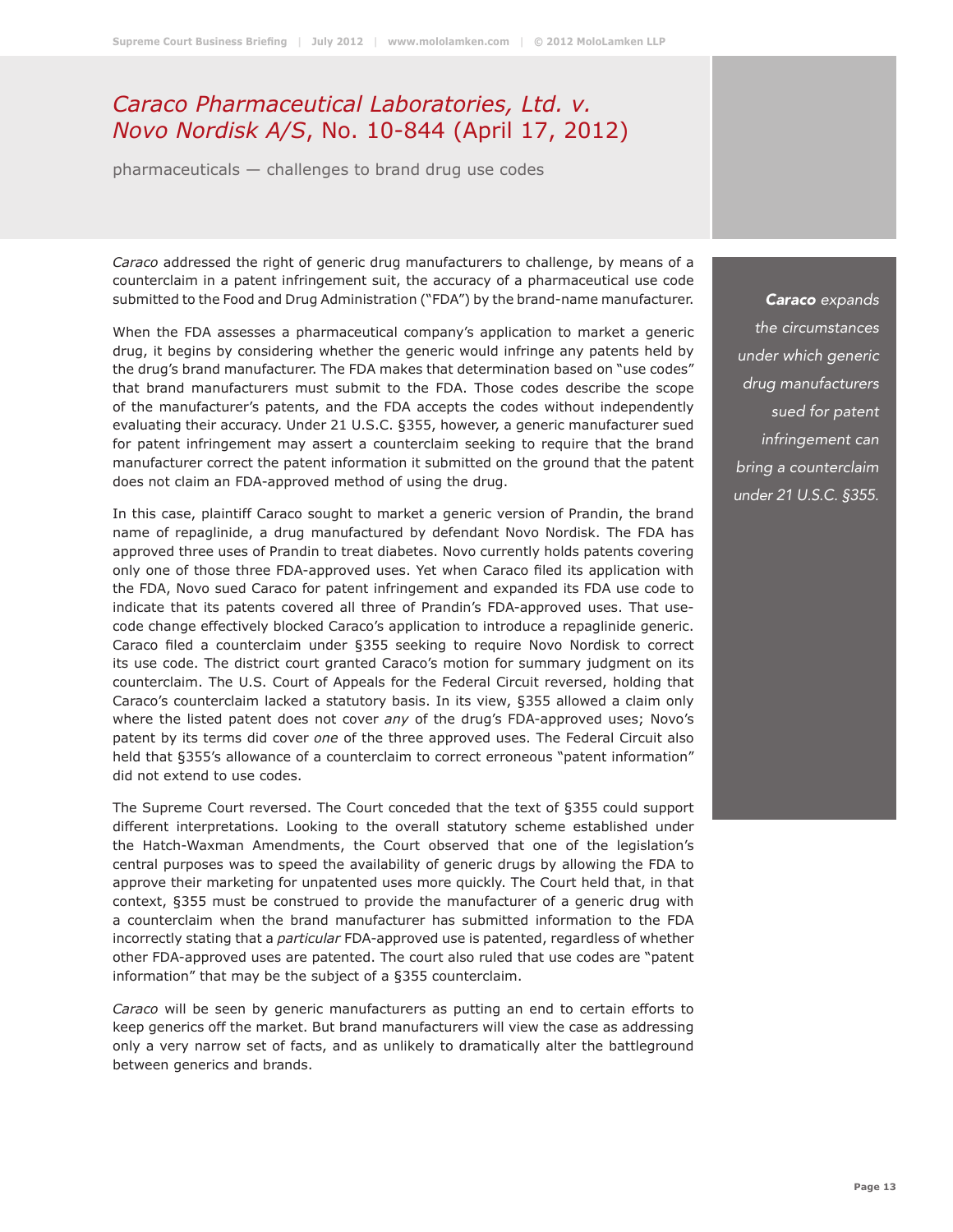#### *Hosanna-Tabor Evangelical Lutheran Church v. EEOC*, No. 10-553 (January 11, 2012)

employment — discrimination and religious freedom

*Hosanna-Tabor* addressed whether and to what extent the First Amendment prohibits religious organizations from being sued for employment discrimination.

Federal statutes such as Title VII of the Civil Rights Act of 1964 largely forbid organizations from discriminating in employment on a variety of grounds. Lower courts, however, have long recognized a "ministerial exception" forbidding suits that would require courts to pass judgment on a religious group's employment decisions about its own clergy. Courts had reached different results on who qualifies as a "minister" for purposes of that exception.

In this case, the U.S. Court of Appeals for the Sixth Circuit allowed a teacher in a Lutheran school to sue under the Americans with Disabilities Act, alleging that she had been fired on account of her narcolepsy. Even though the teacher was ordained as a minister and taught religious subjects, the court held that the ministerial exception did not apply because her duties were largely identical to those of lay teachers.

The Supreme Court unanimously reversed. The Court recounted a long tradition—dating back to the Revolution—of supporting the right of churches and religious groups to choose their ministry free from government interference. While the Court declined to create a specific formula to identify "ministers," it cited several facts to conclude that the teacher here qualified. The Lutheran Church held her out to the public as an ordained minister, a title she had earned through extensive training and through ceremony. And her job duties included clearly religious activities, such as leading students in prayer, accompanying them to chapel, and occasionally leading or arranging religious services. The Court rejected the Sixth Circuit's argument that the teacher could not be a minister because she devoted only a relatively small portion of her time to that religious work.

*Hosanna-Tabor* is an important decision for all hospitals, schools, or other businesses affiliated with religious organizations. The Court's ruling—that an employee may be a "minister" exempt from federal discrimination laws, whether or not her duties are primarily religious—means that the ministerial exception now applies to a wider range of employees. The Court's reasoning appears to foreclose discrimination claims by such individuals even where the rationale for the employment decision is alleged to be pretextual. While the full scope of the decision remains unclear, *Hosanna-Tabor* appears to protect religious employers from almost any discrimination claim related to their hiring, firing, or other job decisions involving ministerial employees.

*The Court recognized a broad "ministerial" exemption from federal discrimination laws, applicable whether or not an employee's duties are primarily religious.*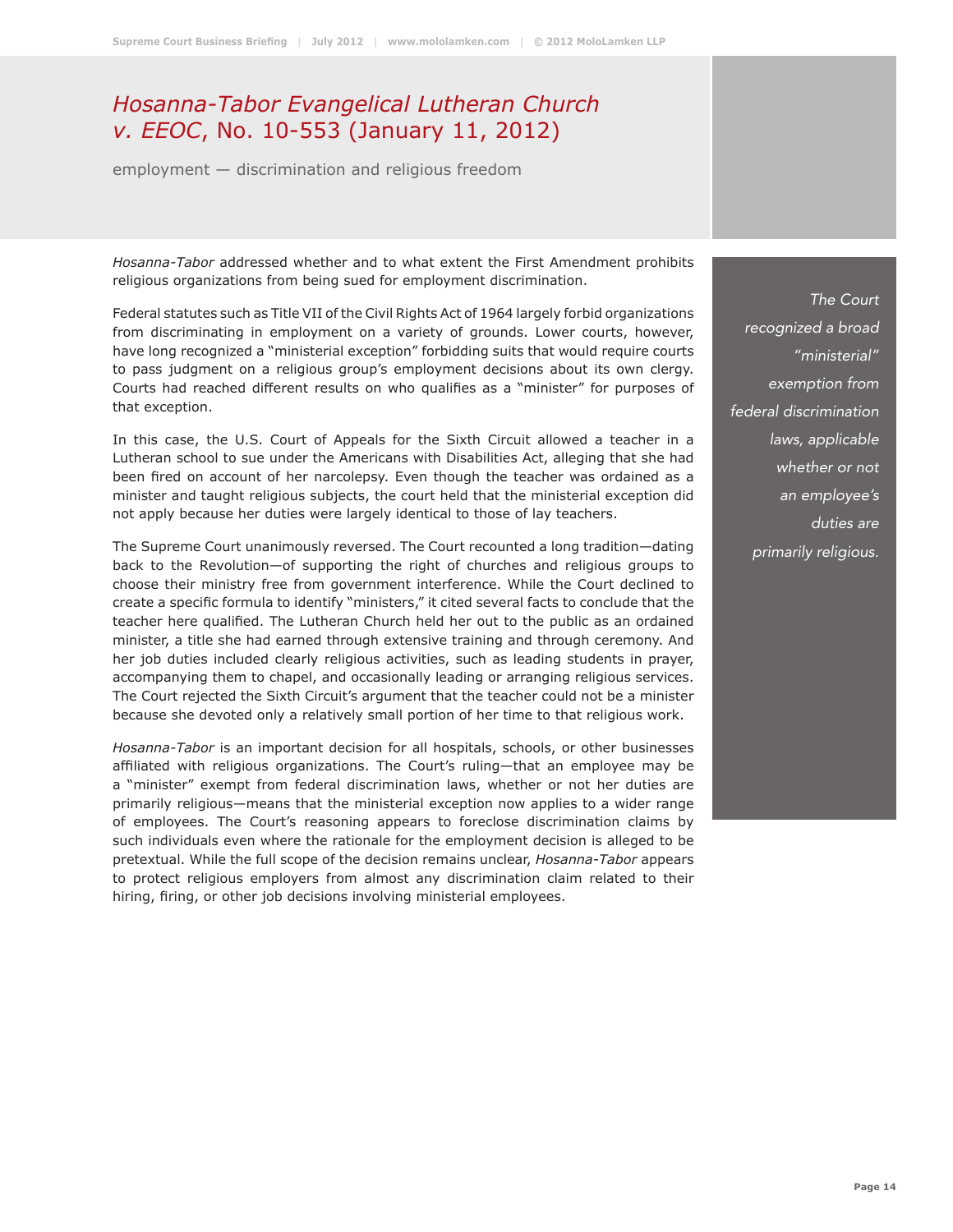#### *National Meat Association v. Harris*, No. 10-224 (January 23, 2012)

federal preemption — Federal Meat Inspection Act

*National Meat Association* addressed whether a California law regulating the treatment of nonambulatory animals (i.e., animals that can no longer walk) at federally inspected slaughterhouses was preempted by the Federal Meat Inspection Act ("FMIA").

Originally enacted in 1908, the FMIA sets forth a comprehensive regime governing slaughterhouse operations, including the inspection and treatment of animals. The Department of Agriculture's Food Safety and Inspection Service has also issued detailed regulations. Those federal standards mandate inspection of each animal brought to a slaughterhouse. If an animal is classified as "suspect," it must be isolated and monitored to determine whether it may be processed into food. The Act contains an express preemption provision barring States from imposing any "[r]equirements within the scope of this [Act] with respect to premises, facilities and operations ... which are in addition to, or different than those made under this [Act]."

Prompted by a video showing mistreatment of animals at a California slaughterhouse, the California legislature passed a law that barred slaughterhouses from processing nonambulatory animals for human consumption and instead required them to euthanize the animals. A trade association of meatpackers and processers sued to enjoin those requirements. The district court granted an injunction, but the U.S. Court of Appeals for the Ninth Circuit vacated it.

The Supreme Court unanimously reversed, holding that the California statute was preempted. The California law, the Court explained, imposed numerous requirements that the federal statute does not. Among other things, the state law mandated that a slaughterhouse immediately euthanize nonambulatory animals, while the FMIA permits such animals to be held for further monitoring to determine whether they may be processed. The Court also rejected the argument that the California law fell outside the scope of the FMIA because it merely excluded certain animals from the slaughtering process. That argument, the Court reasoned, established only that the California law differed from the FMIA, not that it fell outside the Act's scope.

The Court's decision has significant implications for food processing companies. As the Court noted, two other Circuits had previously upheld other state laws that prohibited the slaughter of certain types of animals entirely. While not directly addressing those statutes, the Court's decision arguably casts doubt on their validity. The Court made clear that the operations of federally inspected slaughterhouses are generally not subject to additional state regulation.

More broadly, *National Meat Association* is one of several recent decisions in which the Court has interpreted statutory preemption provisions broadly to preclude additional state regulation. That trend is significant to the business community, and companies will undoubtedly rely on this latest decision to urge broad interpretations of other preemption provisions. That said, the case should not be overread. The FMIA's preemption clause is unusually broad, barring not only "different" state requirements, but also any requirements "in addition to" the FMIA's mandates. That sweeping language made *National Meat Association* a relatively easy case, and the Court's reasoning may not directly apply to statutes with more narrowly drawn text.

*National Meat Association invalidates a California statute regulating the treatment of nonambulatory animals at federally inspected slaughterhouses, confirming the Court's willingness to interpret statutory preemption provisions broadly to preclude additional state regulation.*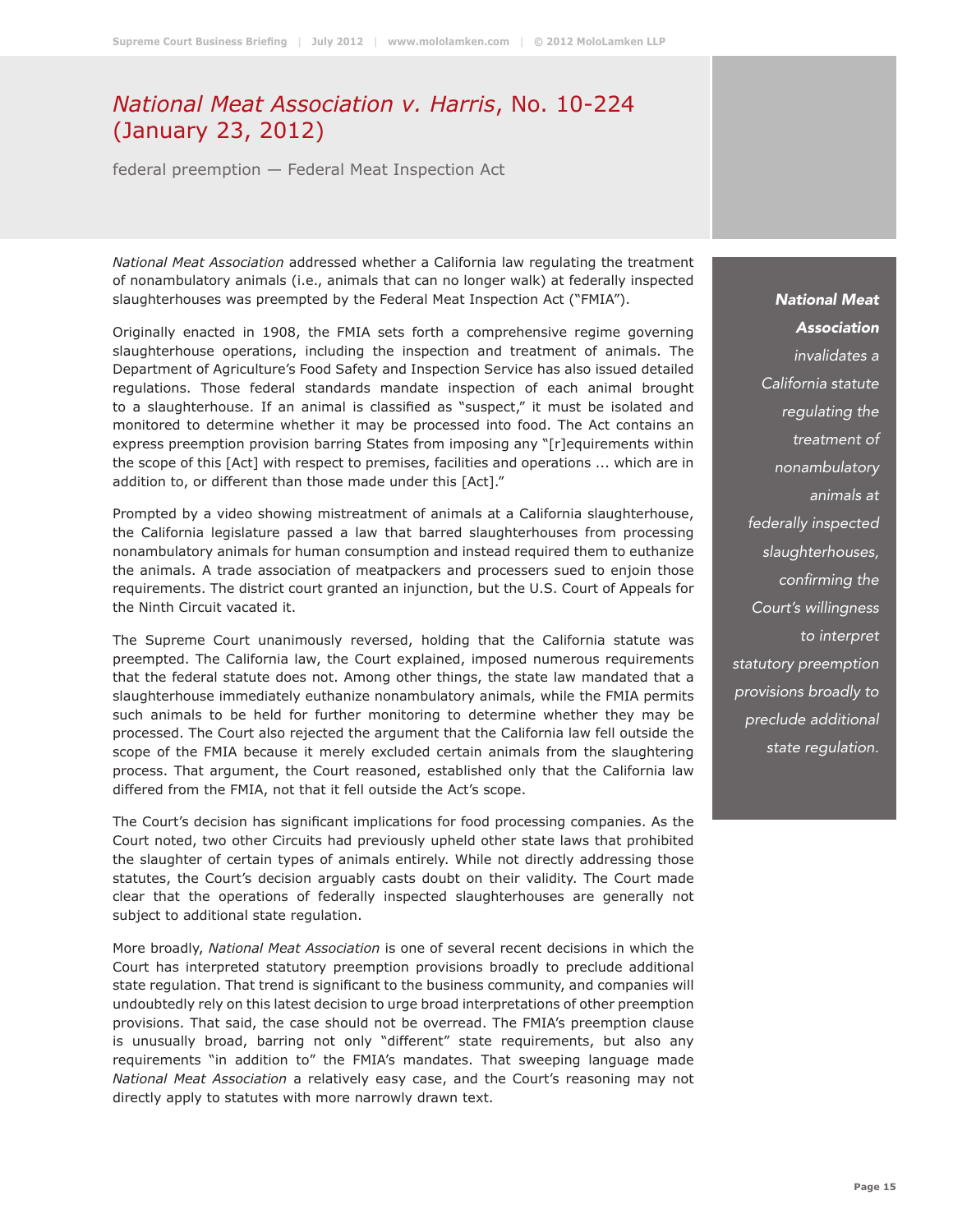## CONTACT US



We believe complex litigation - at every stage - is best handled through a collaborative effort undertaken by the firm and the client.

Whether mapping out a discovery plan, developing an investigation strategy, preparing for trial, or analyzing issues for an appeal, the emphasis is on

The value proposition we offer is simple:

*First,* we listen. Rather than begin by telling clients the answer, we take time to understand the problem. Then we develop a strategy all agree will be the most likely to bring about a successful result.

*Second,* we bring experienced judgment to every level of the representation. Our team consists exclusively of people who can contribute meaningfully from recent law school graduates.

*Third,* we are focused on the value our representation brings to clients and results. And we structure fee arrangements that reward them.

*Fourth,* we are committed to using technology and alternative staffing structures that allow us to draw on needed subject matter expertise on a case-by-case winning strategies as advocates.

If you believe we might be of assistance with a complex litigation matter,

Steven Molo 212.607.8170 smolo@mololamken.com Jeffrey Lamken 202.556.2010 jlamken@mololamken.com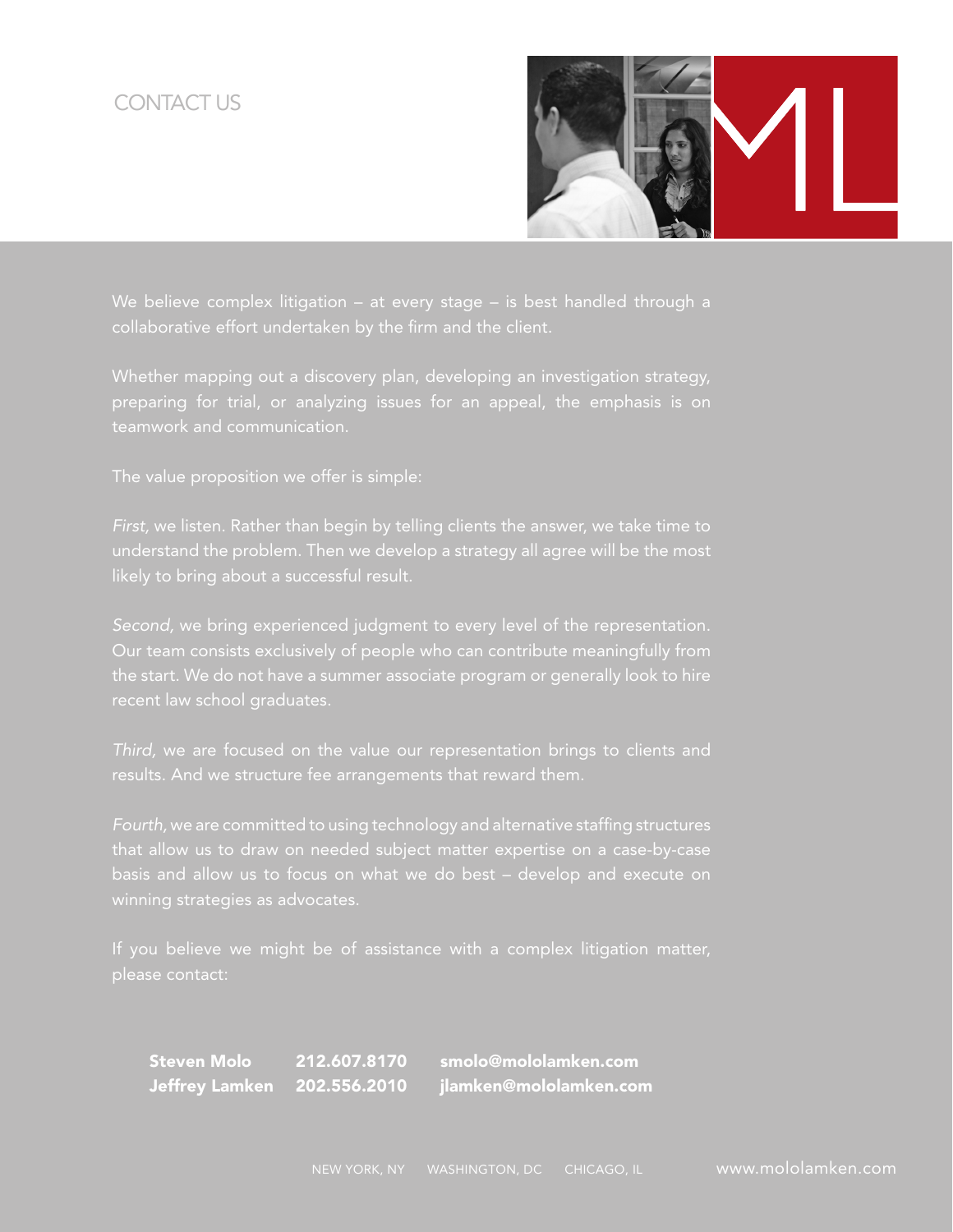#### WHAT THEY SAY ABOUT US



 $\overline{r}$   $\overline{r}$   $\overline{r}$  and  $\overline{r}$  and  $\overline{r}$  is a  $\overline{r}$  and  $\overline{r}$  and civil litigation. Sources the go'." —CHAMBERS AND PARTNERS **notaty** "Bright, highly informed, and gutsy." -CHAMBERS AND PARTNERS **Nown** for his sophisticated business litigation where clients find, 'he gets results'."  $\equiv$  CHAMBERS AND PARTNERS  $\equiv$  "He moves Bank and chasing Madoff Money." —LAW DRAGON 500 LEADING LAWYERS IN AMERICA their marks already."  $\overline{a}$  = The AMERICAN LAWYER  $\overline{a}$  "A joy to work with." —CHAMBERS AND PARTNERS **Notably "Formidable."** —NEW YORK OBSERVER **notably** "Brings with and attention to detail."  $\equiv$  CHICAGO TRIBUNE  $\equiv$  "... off to a good start."  $-$ AMLAW LITIGATION DAILY  $\Box$  "As hot as they get in the Supreme Court bar." —LAW DRAGON 500 LEADING LAWYERS IN AMERICA **Notify "A knack for delivering** high profile victories...." - CRAIN'S CHICAGO BUSINESS **Noting that in the was a tireless** yellow brick road and slam dunked him." —CLIENT COMMENTING TO THE ILLINOIS LEGAL TIMES | "A smart trial lawyer ... market commendations for his 'close attention to detail'." -CHAMBERS AND PARTNERS **n** "Shows up regularly on high-profile dockets." —THOMSON REUTERS NEWS + INSIGHT